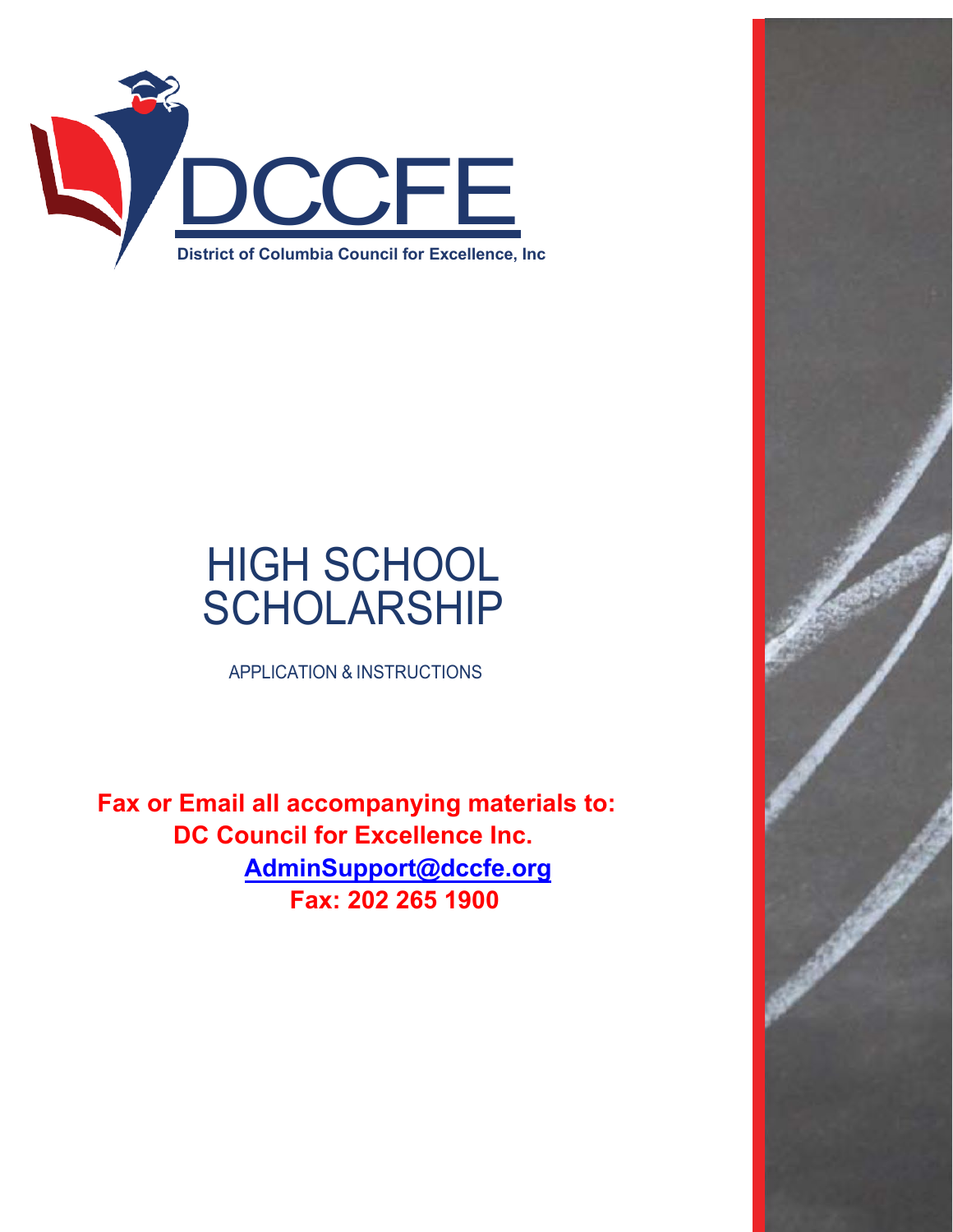StudentName: \_\_\_\_\_\_\_\_\_\_\_\_\_\_\_\_\_\_\_\_\_\_\_\_\_ Ward:\_\_\_\_\_



College Journey Tier 1

### Check the box by the award you qualify for

### **College Journey Tier 1 - \$10,000.00 Four Year Scholarship**

- Two letters of recommendation
- Completed College Financial Cost Spreadsheet ( send email to receive a copy)
- Enrolled in a full time undergraduate course of study at an accredited four-year college or university
- Completed resume
- Two essay questions each minimum 250 words
- Official school transcript
- **A minimum of cumulative GPA of at least 3.5 4.0**
- Proof of participation in a school club or community activity and college preparedness program

### Journey Tier 2 **College Journey Tier 2 - \$7,000.00 Four Year Scholarship**

- Two letters of recommendation
- Completed Scholarship Financial Spreadsheet ( send email to receive a copy)
- Enrolled in a full time undergraduate course of study at an accredited four-year college or university
- Completed resume
- Two essay questions each minimum 250 words
- Official school transcript
- **A minimum of cumulative GPA of at least 3.0 3.4**
- Proof of participation in a school club or community activity and college preparedness program

### **Microsoft Surface Book 256GB SSD/i5/8GB RAM**

**Included with each Scholarship Award**

**Fax or Email all accompanying materials to: DC Council for Excellence Inc. Adm[inSupport](mailto:info@dccfe.org)@dccfe.org Fax: 202 265 1900** 

> **Applications Accepted: April 15th – May 02, 2022 Deadline May 02, 2022 Applications will not be processed after May 02, 2022**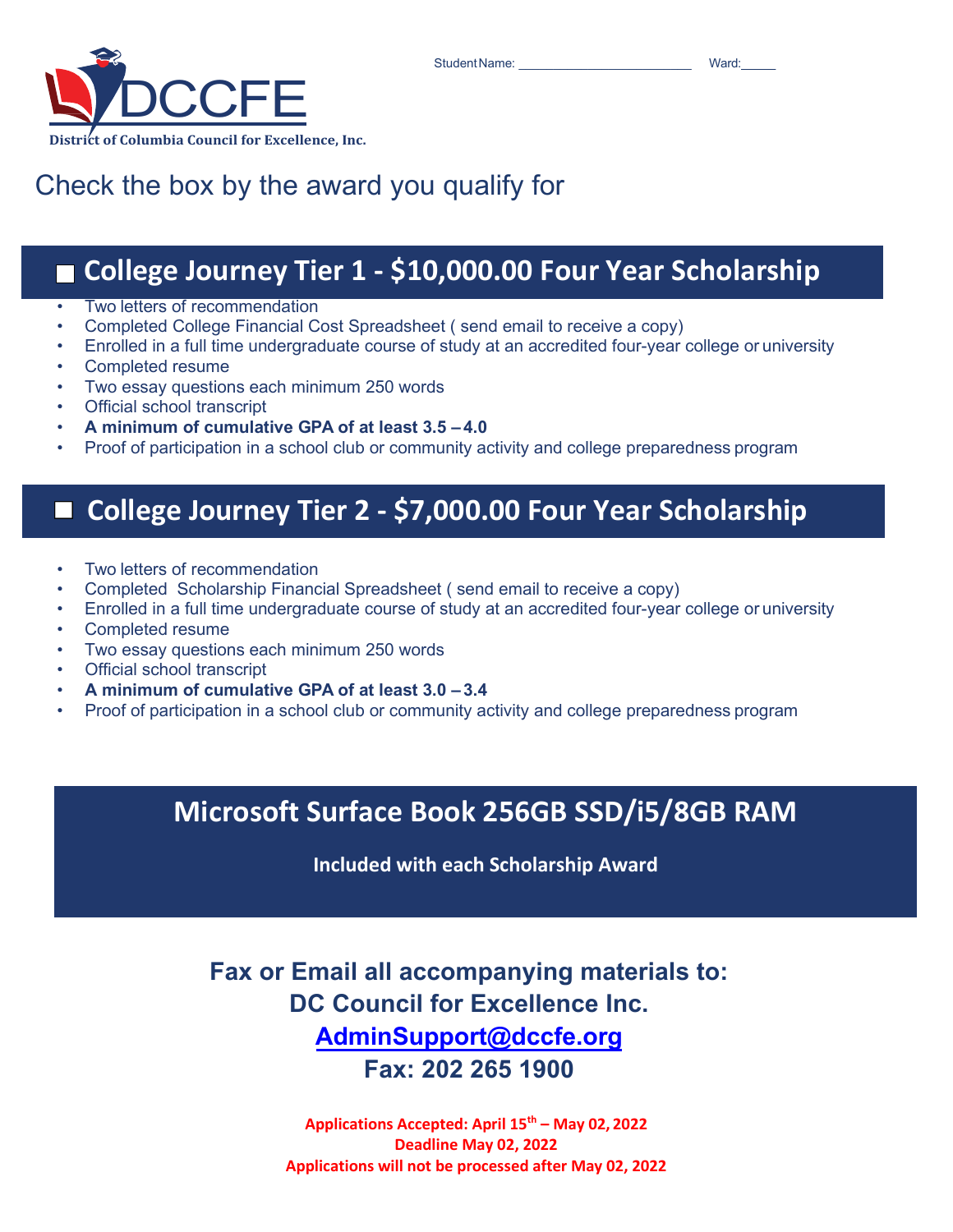Student Name: etc. All and a student Name: the student Name: the student  $\frac{1}{2}$  Ward:



### **PLEASE SUBMIT THE FOLLOWING:**

|                                                                                        | A completed DC Council for Excellence Application. Please type or clearly print your<br>responses, including "N/A" for items that are not applicable to you. The application <b>MUST</b><br>be completed in itsentirety, submitted with the items listed below, Application will not be<br>accepted after the deadline date May 02, 2022 |  |
|----------------------------------------------------------------------------------------|------------------------------------------------------------------------------------------------------------------------------------------------------------------------------------------------------------------------------------------------------------------------------------------------------------------------------------------|--|
|                                                                                        | An official current Academic Transcript. We will not accept student copies or other unofficial<br>transcripts.                                                                                                                                                                                                                           |  |
|                                                                                        | <b>Completed Resume.</b>                                                                                                                                                                                                                                                                                                                 |  |
| <b>SAT or ACT scores.</b>                                                              |                                                                                                                                                                                                                                                                                                                                          |  |
|                                                                                        | Schedule Video Zoom Interview once application is submitted                                                                                                                                                                                                                                                                              |  |
| Executed Acceptance and Financial Award Letter from a University or Community College. |                                                                                                                                                                                                                                                                                                                                          |  |
|                                                                                        | Two Letters of Recommendation. One must be from a member of faculty at your high<br>school and from a non-relative who is familiar with your academic and/or personal<br>performance (i.e. employer, advisor, etc.).                                                                                                                     |  |
|                                                                                        | Two essay questions each minimum 250 words                                                                                                                                                                                                                                                                                               |  |
|                                                                                        | Write your autobiography. Include a realization that sparked a period of personal<br>growth and a new understanding of yourself or others.                                                                                                                                                                                               |  |
|                                                                                        | Tell us about the areas of study you are excited to explore, why you wish to pursue them<br>and specifically the impact it will have for you individually and society?                                                                                                                                                                   |  |
|                                                                                        | What does community engagement mean to you? What have you done to make your<br>school or your community a better place?                                                                                                                                                                                                                  |  |
|                                                                                        | a bata di sedema Maridi secondo a CITA E O A                                                                                                                                                                                                                                                                                             |  |

#### **Completed submitted copy of FAFSA**

*Application materials must be mailed in one packet. Transcripts and letters of recommendation should not be sent under separatecover. SAT/ACT scores must be included on the application at the time it is mailed. Incomplete, emailed or faxed applications will not be considered.*

*Scholarships will be presented at the student graduation or DCCFE ceremony held in June of each year. The actual cash awards will be made from the DCCFE main office upon receipt of proof of enrollment for the period covered by the award.*

*Award recipients will be notified by June 15th . Scholarship disbursements will take place at the beginning of each academic semester (Fall and Spring). Awards will be made payable to the recipient.*

#### **Any questions please contact our office via email Adminsupport@dccfe.org**

**Applications Accepted: April 15th – May 02, 2022 Deadline May 02, 2022 Applications will not be processed after May 02, 2022**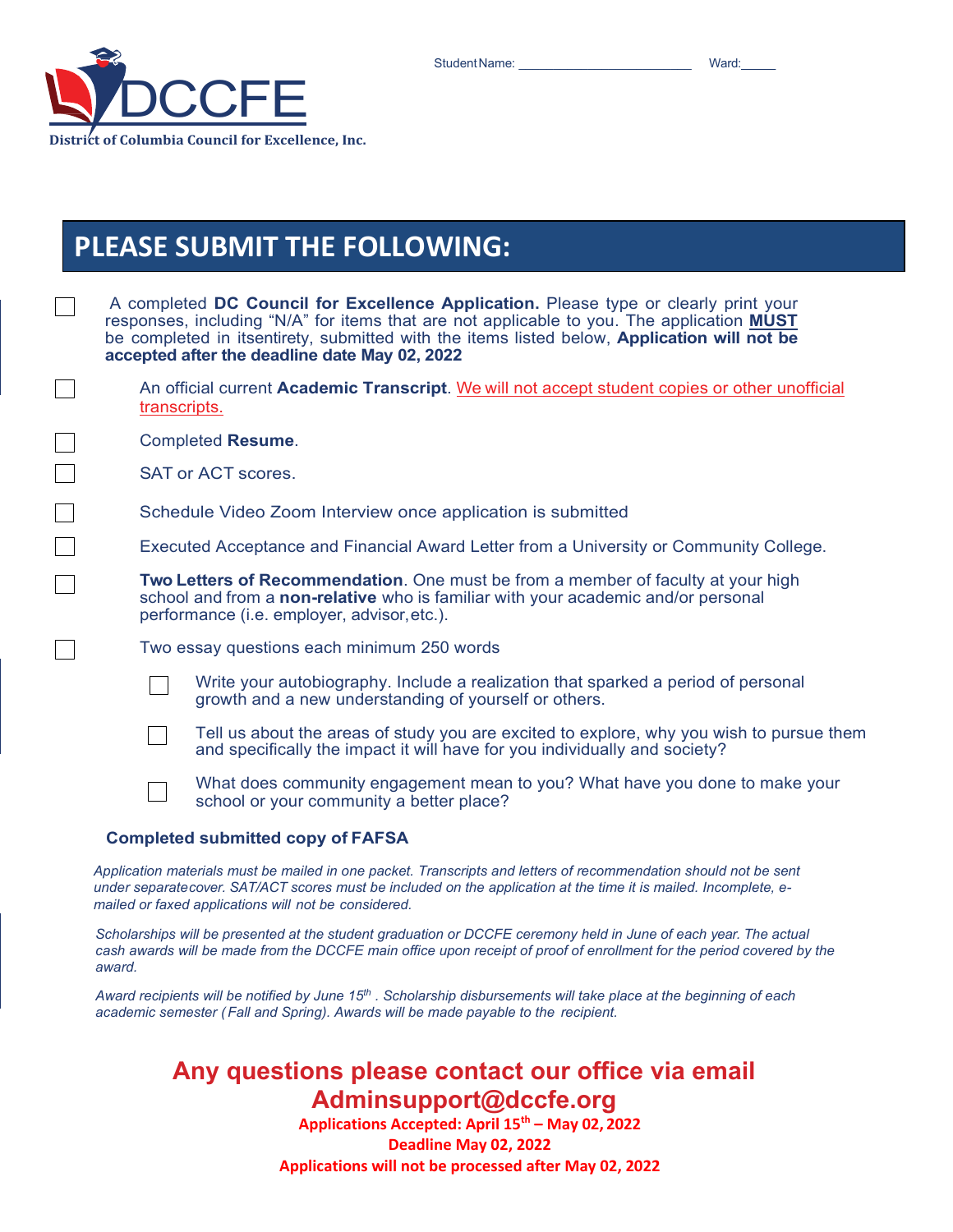StudentName: \_\_\_\_\_\_\_\_\_\_\_\_\_\_\_\_\_\_\_\_\_\_\_\_\_ Ward:\_\_\_\_\_



### **PERSONAL INFORMATION**

| Last Name                  | <b>First Name</b> | <b>Middile Initial</b> |
|----------------------------|-------------------|------------------------|
|                            |                   |                        |
| E-Mail                     |                   |                        |
|                            |                   |                        |
| Date of Birth (DD/MM/YYYY) | Gender            | Nationality            |
|                            |                   |                        |
| <b>Street Address</b>      |                   |                        |
| City                       | <b>State</b>      | Zip Code               |
|                            |                   |                        |
| Phone Number               | Cell Phone        | Social Security Number |

## **ACADEMIC INFORMATION**

| <b>High School Name</b>             |                                                    | <b>Ward Number</b>                                                                    |         |
|-------------------------------------|----------------------------------------------------|---------------------------------------------------------------------------------------|---------|
| Expected Graduation Date            |                                                    | <b>Grade Point Average</b>                                                            |         |
|                                     |                                                    |                                                                                       |         |
| SAT/ACT Score                       | <b>Math</b>                                        | <b>Critical Reading</b>                                                               | Writing |
|                                     | Are you the first in your family to attend college | Yes<br><b>No</b>                                                                      |         |
| How did you hear about our program? |                                                    |                                                                                       |         |
|                                     |                                                    | Applications Accepted: April 15 <sup>th</sup> – May 02, 2022<br>Deadline May 02, 2022 |         |
|                                     |                                                    | Applications will not be processed after May 02, 2022                                 |         |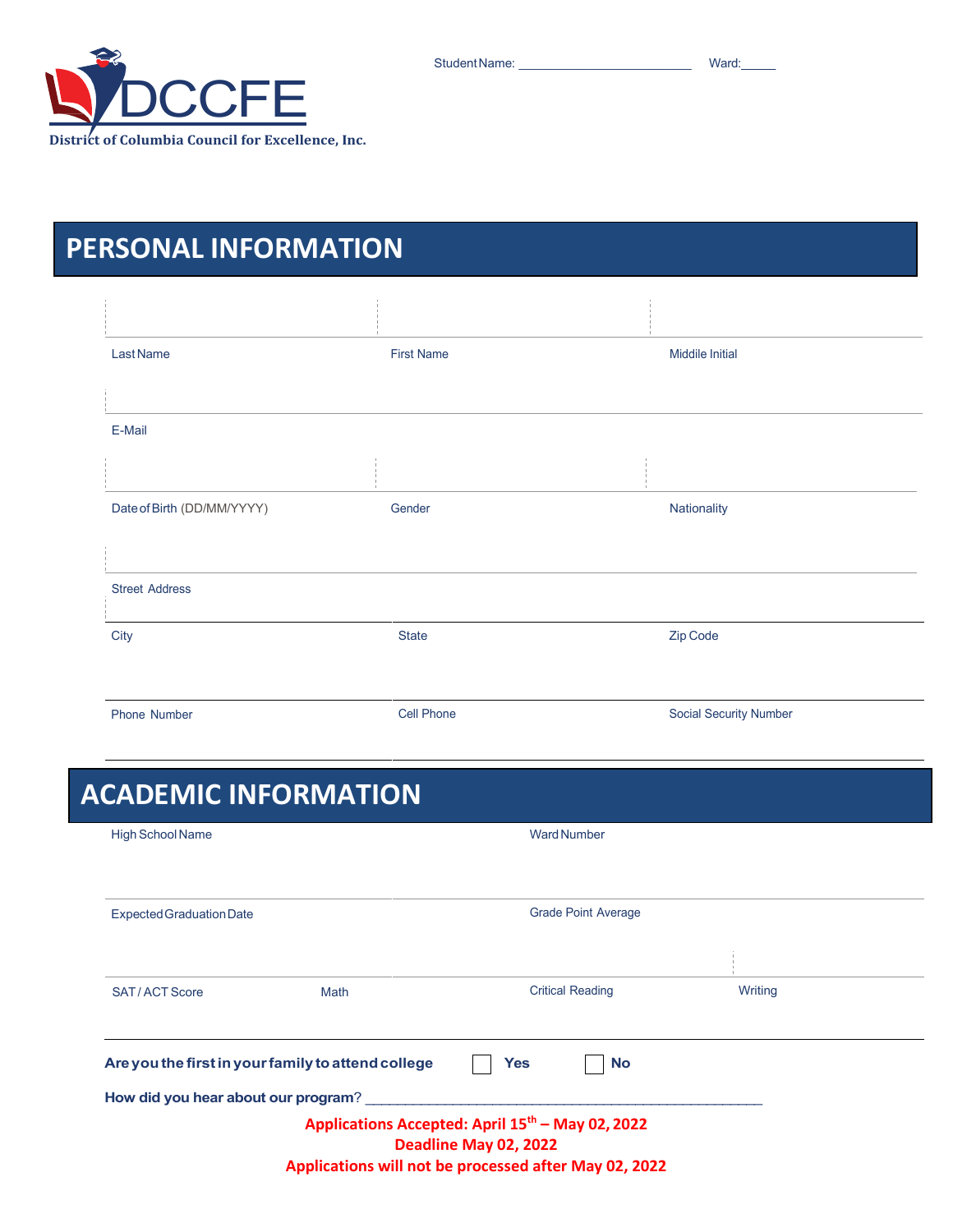

### **ATTACH YOUR RESUME TO THIS PAGE**

### List your extracurricular activities and organizational involvement

| <b>Name of Program</b> | <b>Description</b> | <b>Date</b> |
|------------------------|--------------------|-------------|
|                        |                    |             |
|                        |                    |             |
|                        |                    |             |
|                        |                    |             |
|                        |                    |             |
|                        |                    |             |
|                        |                    |             |
|                        |                    |             |
|                        |                    |             |
|                        |                    |             |